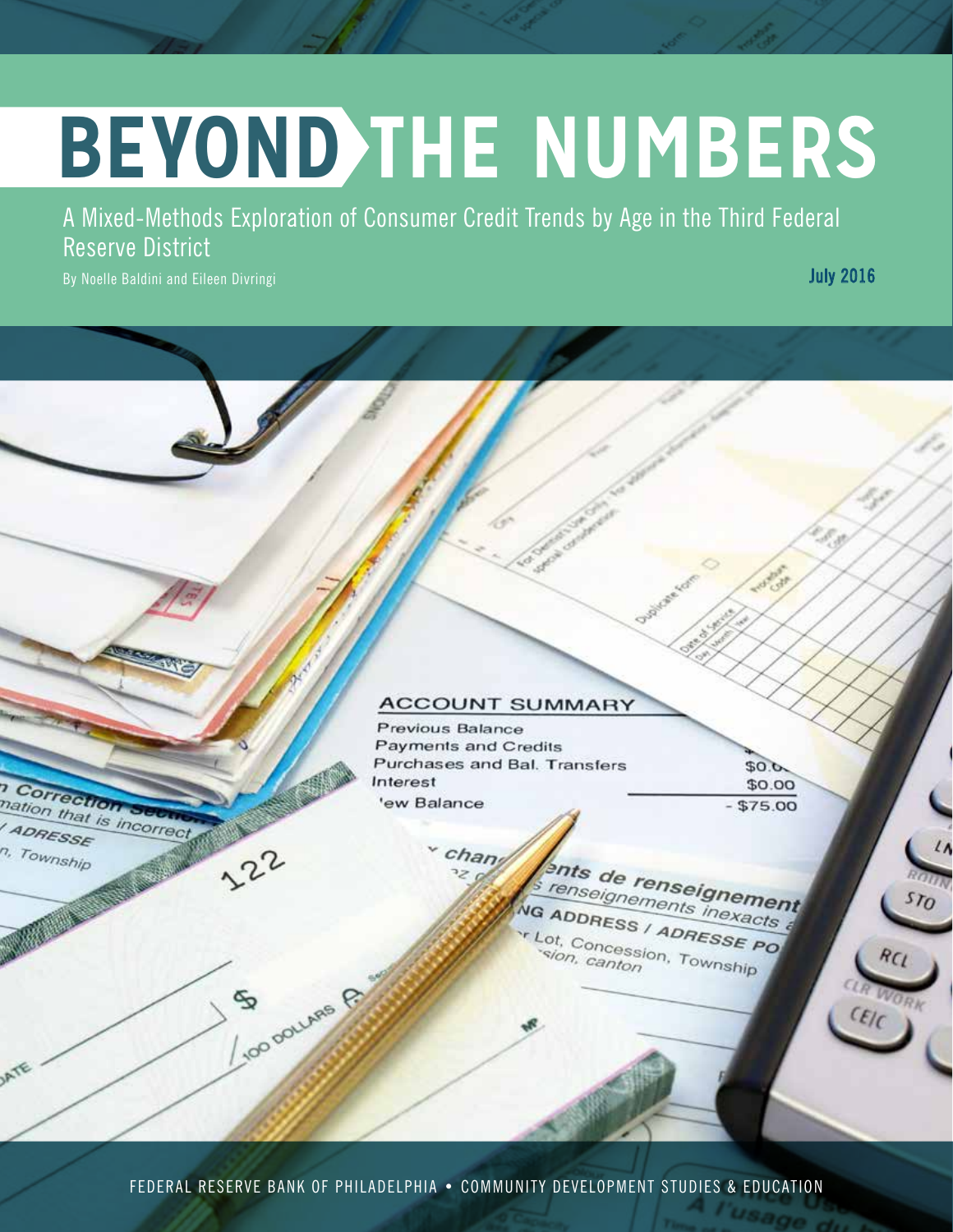# **AUTHORS**



Noelle Baldini\* is a community engagement associate in the Community Development Studies & Education Department at the Federal Reserve Bank of Philadelphia.



Eileen Divringi\* is a community development research analyst in the Community Development Studies & Education Department at the Federal Reserve Bank of Philadelphia.

## **THE THIRD FEDERAL RESERVE DISTRICT**

The Federal Reserve Bank of Philadelphia serves the Third District, which covers east-Delaware. The Bank's Community Development Studies & Education Department supports the Federal Reserve System's economic growth objectives by promoting community development in low- and moderate-income communities and fair and impartial access to credit in underserved markets.



<sup>\*</sup> The views expressed herein do not necessarily represent those of the Federal Reserve Bank of Philadelphia or the Federal Reserve System. The authors would like to thank Keith Wardrip, Theresa Y. Singleton, Robert M. Hunt, Kyle DeMaria, and Michael Williams for their comments and collaboration. We would also like to thank all of the interviewees for their time and thoughtful contributions.

#### **INTRODUCTION**

Often, consumer credit issues only enter the public discussion when they are associated with concerns over the health of the broader economy. Mortgage debt during the foreclosure crisis, and its availability thereafter, is perhaps the most obvious example, although more recently, student loan debt and subprime auto lending have attracted a greater level of attention. However, these issues are rarely examined in the full context of borrowers' balance sheets or understood in terms of the changing financial needs that accompany each phase of a credit user's lifecycle. This report attempts to address this knowledge gap for credit users residing in the Third Federal Reserve District, which encompasses Delaware, the southern half of New Jersey, and the eastern two-thirds of Pennsylvania, by examining emerging consumer credit trends and perspectives on borrower experiences to provide a fuller picture of consumer financial health.

In 2015, an analysis of anonymized consumer credit data for residents of Third District states was conducted by the Community Development Studies & Education (CDS&E) Department at the Federal Reserve Bank of Philadelphia. This analysis took a comparative look at the use of credit across three age groups — 18 to 34, 35 to 54, and 55 to 84 years old — from 2005 to 2015, identifying trends and indicators of financial distress. Following this analysis, the CDS&E Department interviewed a sample of key informants throughout the Third District to further investigate the initial findings. The goal of this qualitative research was to offer a glimpse into the "how" and "why" behind the trends identified in the credit data. The following report presents a comprehensive look at consumer credit issues and their impact on financial well-being for each age group, summarizing the key findings of both the quantitative and qualitative analyses.

#### **METHODS**

As alluded to in the introduction, the findings presented in this report are the result of an iterative mixed-methods analysis of consumer credit trends. The preliminary quantitative analysis used data from the Federal Reserve Bank of New York Consumer Credit Panel/Equifax (CCP). The CCP is an anonymous, nationally representative sample (5 percent) of U.S. residents with a Social Security number and a credit report $^{\rm 1}$  that provides a

 $^{\rm 1}$  Not all adults in the U.S. have a credit bureau file. Approximately 8 percent of households do not have a member with a credit report and are thus not included in the data set (see Meta Brown, Andrew Haughwout, Donghoon Lee, and Wilbert van der Klaauw. "Do we know what we owe? Consumer debt as reported by borrowers and lenders," Economic Policy Review, 2015, issue 21-1, pp. 19-44). Additionally, the Consumer Financial Protection Bureau estimates that almost 30 percent of adults in low-income neighborhoods do not have a credit file (see "Data Point: Credit Invisibles," Consumer Financial Protection Bureau Office of Research, May 2015, available at http://files.consumerfinance.gov/f/201505\_cfpb\_data-point-credit-invisibles.pdf).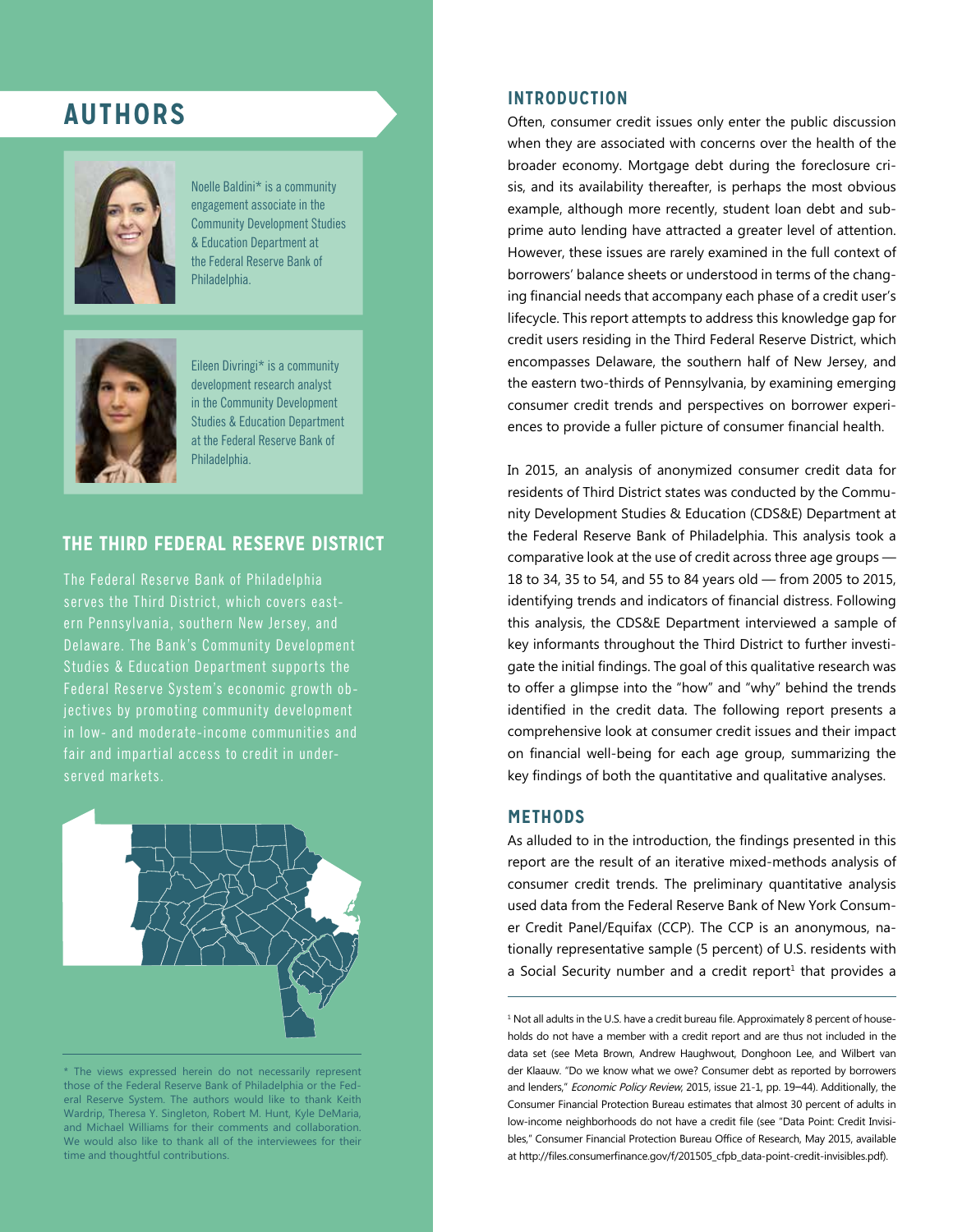quarterly snapshot of sample members' consumer debt use, including the number and types of active accounts, loan amounts, and delinquencies (for more information, see the Appendix).

The analysis conducted for this report examined overall consumer credit use and took a closer look at five common types of debt: student loans, auto debt,<sup>2</sup> credit card debt,<sup>3</sup> home equity lines of credit (HELOCs), and mortgages.4 The CCP also includes a credit score developed by Equifax and an indication as to whether a consumer has recently had an account in third-party collections, providing additional measures of credit access and financial well-being. The trends and emerging issues revealed through this preliminary analysis informed the development of the interview questions.

Qualitative data collection consisted of 13 telephone interviews with housing and credit counselors working in communities across the Third District. Before the interviews, the authors shared a brief summary of the preliminary analysis with interviewees to prompt discussion and elicit their perspectives on specific findings. The interviews were recorded, transcribed, and coded to identify themes regarding the differences in access to credit, debt, and delinquency trends across different age groups. Five of the 13 interviews were coded independently by two members of the study team and checked for intercoder reliability. For a more in-depth description of the methodology used in this report, see the Appendix.

Code analysis through full and repeated immersion in the data led to the identification of several **meaningful themes**, which are explored herein. Additional analysis of the CPP data was performed to validate interviewee claims and provide context on other issues that were not addressed during the interviews. The views expressed in the qualitative analysis reflect the perceptions and opinions of the key informants who were interviewed and do not necessarily represent the views of the study team or empirically supported facts. Direct quotes from participants are shared whenever they help to explain and illustrate summary statements.

#### **FINDINGS**

Although access to and utilization of specific types of credit vary substantially by age, some form of consumer debt is common across all three groups. Among Third District residents in the CCP (referred to as "consumers" in this report), the share with outstanding debt (referred to as "borrowers" in this report) was comparable for each age group at the end of 2015 (Table 1). However, individuals in the youngest age group, particularly

#### **Table 1:** Credit Characteristics by Age Group, Third Federal Reserve District, 4Q2015

|                                                                                                     | <b>Younger</b><br>$(18 - 34)$ | Middle-Aged<br>$(35 - 54)$ | Older<br>$(55 - 84)$ |
|-----------------------------------------------------------------------------------------------------|-------------------------------|----------------------------|----------------------|
| Percent of consumers with debt                                                                      | 82.1                          | 82.3                       | 74.8                 |
| Percent of consumers with credit score <660 or no credit score                                      | 51.4                          | 41.8                       | 26.9                 |
| Percent of borrowers with severely delinquent debt                                                  | 18.0                          | 17.0                       | 8.2                  |
| Percent of consumers with at least one account in third-party<br>collections in the past 24 months* | 23.3                          | 20.9                       | 8.8                  |
| Median debt for borrowers                                                                           | \$18,664                      | \$68,975                   | \$22,209             |

\* Includes consumer debt collections not handled by the original creditor and adverse public records (tax liens and debt judgments).

Source: Authors' calculations using Federal Reserve Bank of New York Consumer Credit Panel/Equifax (CCP). Median debt amounts are in 2015 dollars, adjusted using the Bureau of Economic Analysis Personal Consumption Expenditures (PCE) Price Index. Median debt calculation refers to borrowers only (i.e., consumers with total debt >\$0). Severe delinquency is defined as 90+ days past due (DPD), in collections, or classified as severely derogatory. Delinquency rates are calculated as the share of borrowers with at least one severely delinquent account.

2 Includes auto loans from monoline automobile finance companies and lenders that provide a wider range of consumer financial products (such as a bank or credit union).

 $^{\rm 3}$  Includes general-purpose credit cards; excludes both debit cards and credit cards for use at specific retailers.

4 Mortgage debt calculations include first and junior lien mortgages as well as home equity installment loans. Additional accounts that are not evaluated separately here but that contribute to overall debt figures include retail financing (i.e., credit cards for use at specific retailers), general consumer finance, and debt classified as "other."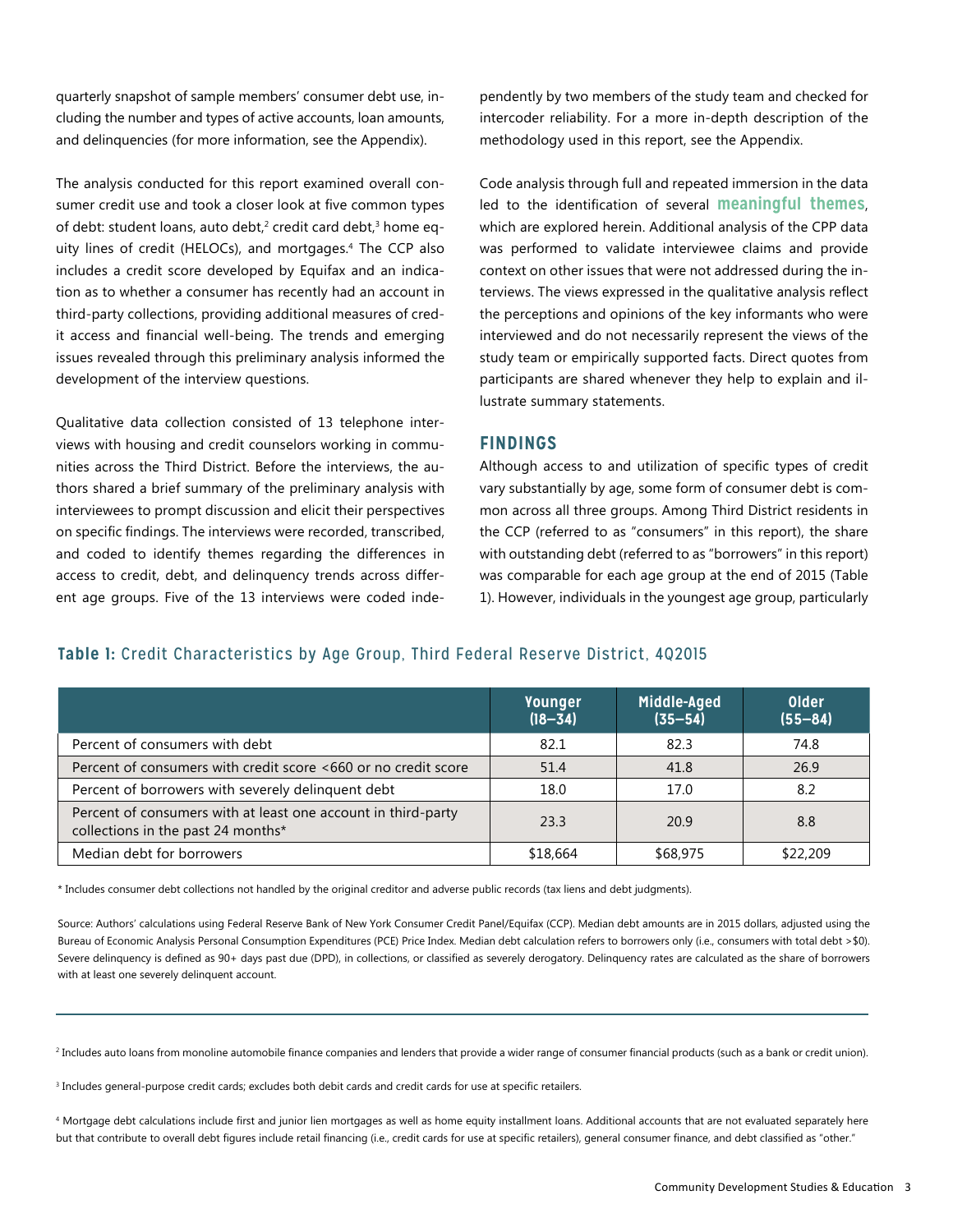those between 18 and 24 years of age, are considerably less likely to have credit files<sup>s</sup> and are thus less likely to appear in the CCP than are individuals in the other two age groups.

Although the CCP does not provide information on other socioeconomic characteristics that may influence the use of credit, the data reveal stark differences among age groups. Overall, it is clear that younger credit users faced greater difficulty managing their finances than borrowers in the older age groups. As shown in Table 1, the majority of younger consumers had either a nonprime credit score or too little credit histo-Percentage Point Change in Debt Characteristics, 4Q2005–4Q2015,

ry to be scored. Nearly one in four consumers in this age group had at least one account in third-party collections in the past 24 months compared with roughly one in five middle-aged consumers and fewer than one in 11 older consumers. However, over the study period, the gap between the share of younger and middle-aged borrowers with severely delinquent debt narrowed substantially, particularly during the years following the foreclosure crisis. Middle-aged borrowers' greater likelihood of having mortgage debt contributed to this trend.

The following sections present age group–specific find-



**Figure 1:** Percentage Point Change in Debt Characteristics, 4Q2005–

Source: Authors' calculations using Federal Reserve Bank of New York Consumer Credit Panel/Equifax (CCP). Severe delinquency is defined as 90+ DPD, in collections, or classified as severely derogatory. Delinquency rates are calculated as the share of borrowers with at least one severely delinquent account in a given category among all borrowers with debt of the same type. For total debt, the percent with debt series indicates the change in the percentage of consumers who had any debt. For the specific types of debt, the percent with debt series indicates the change in the percentage of borrowers (those with total debt >\$0) who had debt of a specific type.

#### **Table 2:** Change in Median Debt, Younger Borrowers

ings from the CCP analysis and themes revealed through interviews with key informants. A point of consideration is that because the sample of key informants consisted entirely of credit and housing counselors, observations reflect the conditions of individuals who sought out these services and who are, therefore,  $\blacksquare$  likely to be more financially distressed than the typical Third **Percent** District resident. In the words of one interviewee:

> *". . . people who would take advantage of our services usually need some type of help. So if I'm looking at older people in that 55 to 84 age group, I'm not seeing a tremendous amount of that group because typically the people who are fine are not in my office."*

|                               | <b>Total Debt</b> | <b>Auto Debt</b> | <b>Credit Card</b><br><b>Debt</b> | Mortgage Debt | <b>HELOC Debt</b> | <b>Student Loan</b><br><b>Debt</b> |
|-------------------------------|-------------------|------------------|-----------------------------------|---------------|-------------------|------------------------------------|
| Median, 4Q2015                | \$18,664          | \$11,946         | \$1.312                           | \$157,210     | \$24,406          | \$15,694                           |
| Percent change<br>from 4Q2005 |                   | $-14$            | $-31$                             |               | $-23$             | 54                                 |

Source: Authors' calculations using Federal Reserve Bank of New York Consumer Credit Panel/Equifax (CCP). All median debt figures are in 2015 dollars, adjusted using the Bureau of Economic Analysis PCE Price Index. Median debt calculations refer to borrowers with debt >\$0 for each type of debt.

5 See "Data Point: Credit Invisibles," Consumer Financial Protection Bureau Office of Research, May 2015, available at http://files.consumerfinance.gov/f/201505\_cfpb\_data-point-credit-invisibles.pdf.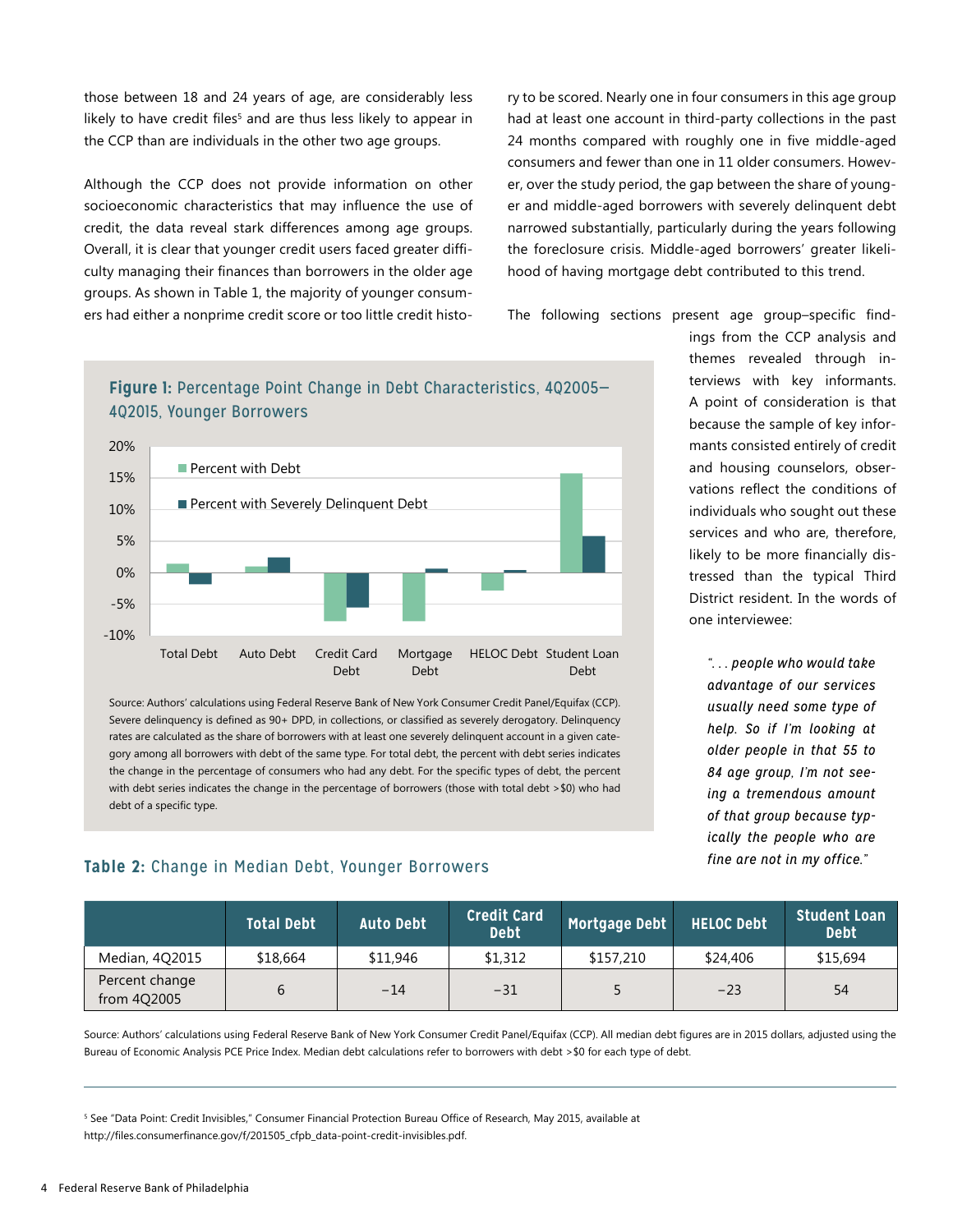#### **Younger Borrowers**

Figure 1 and Table 2 summarize changes in key debt characteristics for younger borrowers during the study period. Overall, younger consumers ended the study period slightly more likely to have debt, and borrowers were less likely to have a delinquent account than when the period began, although differences by account type are obvious in Figure 1. The following were identified as emerging issues for these borrowers:

- As noted earlier, younger consumers were the most likely to have at least one account in third-party collections.
- The share of younger borrowers declined substantially over the study period, from 70.8 percent to endie of the contract of the same of the 63.2 percent. Median credit card .<br>balances also declined consistently during this period.
- Similarly, the share of younger borrowers with mortgage debt declined, from 23.5 percent at the beginning of 2005 to 16.8 percent at  $\frac{4}{3}$ the end of 2015.  $\ddot{\phantom{0}}$  $\frac{8}{3}$ .<br>. . . . .

Regarding the relatively high share of younger consumers with collections in their credit files, respondents confirmed that their younger clients often struggle with cell phone bills, parking tickets, credit cards, student loans, auto loans, and utility bills. Interviewees expressed that **some younger people are more willing to take on debt because they have expectations of earnings increasing in the future.** Respondents also expressed that **younger people struggle with money management skills, often resulting in damaged credit.**

*"Younger individuals just do not understand, I think, the magnitude of having a budget and paying things on time and how much it can affect their credit score."*

*"I would say for the younger borrowers, I see a lot of credit card debt, in addition to student loan debt. The credit cards are typically on time, but they're uncontrollable. They don't even know how it got to that point. And we also see account mismanagement as well."*

Responding to the declining share of younger borrowers with mortgage or credit card debt, interviewees thought that **younger people are taking on less debt than in** 

## **STUDENT LOAN DEBT**



## Median Student Loan Debt by Age Group, Third District **Figure 2:** Median Student Loan Debt by Age Group, Third District

Source: Authors' calculations using Federal Reserve Bank of New York Consumer Credit Panel/Equifax (CCP). Figures are in 2015 dollars, adjusted using Bureau of Economic Analysis PCE Price Index. Calculated for borrowers with student loan debt >\$0.

Student loans are a rapidly growing segment of consumer debt that has attracted a great deal of attention in recent years. Unsurprisingly, the likelihood of having student loan debt was highest among borrowers in the youngest age group (56.5 percent in 4Q2015).

- Among younger borrowers, the share of aggregate outstanding debt attributable to student loans increased from 18.2 percent in 1Q2005 to 34.7 percent in 4Q2015.
- During the study period, the share of borrowers with student loan debt more than doubled among middle-aged (10.0 percent to 22.6 percent) and older (3.5 percent to 9.5 percent) borrowers.
- Although student loans were more common among younger borrowers, borrowers in the middle-aged category had the highest rate of severe delinquency (16.1 percent in 4Q2015).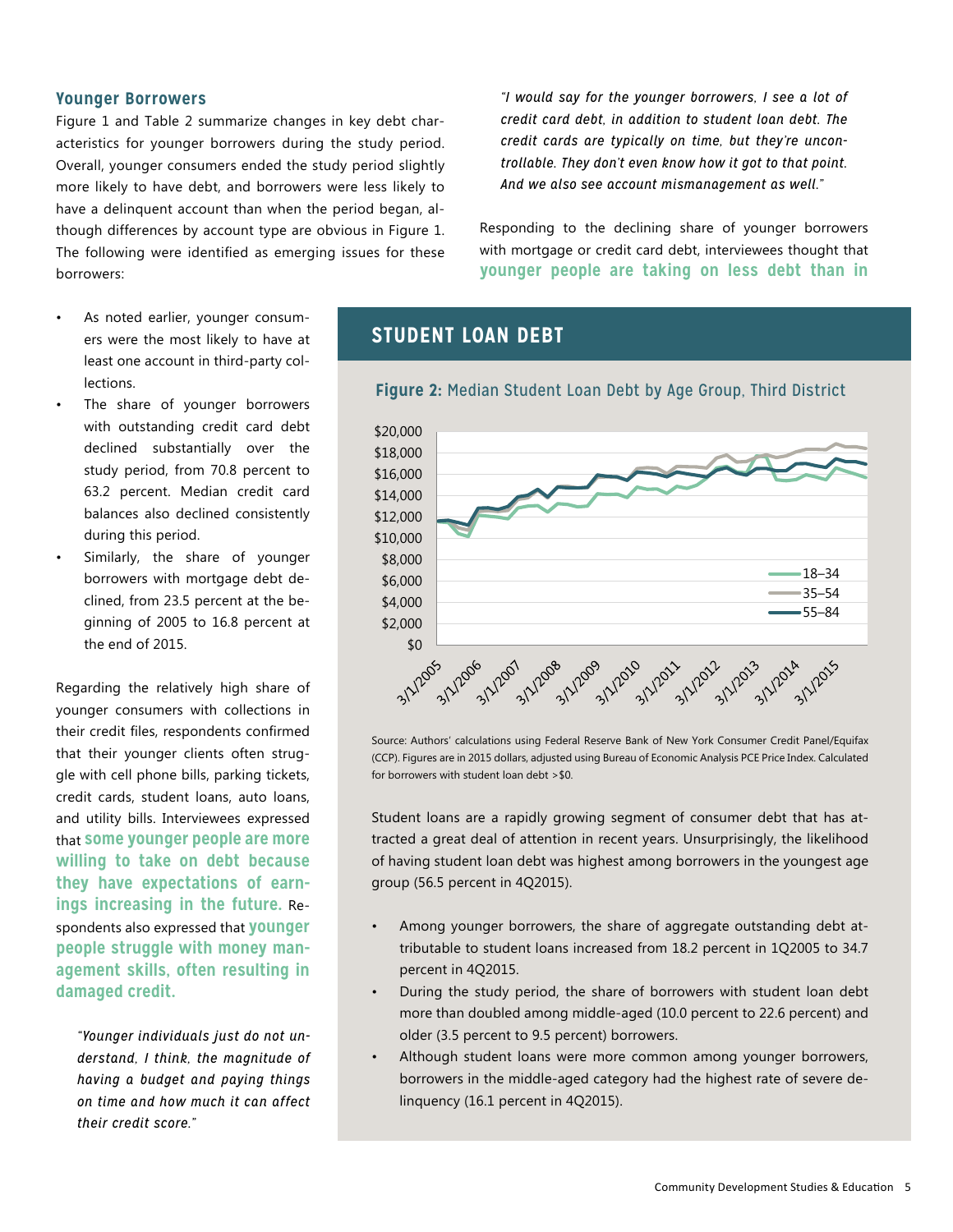## **CREDIT CARD DEBT**





Source: Authors' calculations using Federal Reserve Bank of New York Consumer Credit Panel/Equifax (CCP). Figures in 2015 dollars, adjusted using Bureau of Economic Analysis PCE Price Index. Calculated for borrowers with credit card debt >\$0.

Credit cards were the most commonly used form of consumer credit among all three age groups, though younger borrowers were the least likely to have outstanding credit card debt.

- Credit card users in the youngest age group were the most likely to use more than 75 percent of their credit limit\* (35.1 percent in 4Q2015).
- Rates of severe delinguency declined for each age group during the study period.
- Throughout the study period, there was a gradual increase in median credit card balances among borrowers in the oldest age group (from roughly \$1,930 in 4Q2005 to \$2,150 in 4Q2015)

\*Credit utilization rates above 75 percent may indicate that the borrower has a limited buffer for potential short-term financial emergencies.

**the past because of decreased access to credit.** The tightening of credit standards requires young people to work on their credit and save for a down payment more than was the case before the financial crisis when mortgages were easier to attain.

*"For the younger group, the major challenge is access to credit. They simply don't have the access that it seems that the middle and old-*18–34 *er borrowers have or had previ-*35–54 *ously when they were younger. It seems that it's harder and harder*  55–84 *for them to access mainstream credit, and that's one of the challenges that we are always trying to work with them on."*

However, student loan and auto loan debt are on the rise for this age group. According to some interviewees, **student loan debt is holding many younger people back from transitioning into homeownership** because it increases their debt-to-income ratio and makes it more difficult to qualify for a mortgage.<sup>6</sup> Even those with less debt are struggling to lower their debt– to-income ratio enough to qualify for a mortgage because incomes tend to be low in this age group.

*"In terms of the mortgage debt, what I find is that when most younger clients come in, they're not credit ready. Their credit scores are not where they should be, so it's a process of building their credit by getting new credit or secured credit cards. So I think that could be a potential reason* 

6 For an empirical examination of this claim, see Zachary Bleemer, Meta Brown, Donghoon Lee, and Wilbert van der Klaauw. "Debt, Jobs, or Housing: What's Keeping Millennials at Home?" Federal Reserve Bank of New York, Staff Report, 700, 2014. See also Meta Brown, Syndee Caldwell, and Sarah Sutherland. "Just Released: Young Student Loan Borrowers Remained on the Sidelines of the Housing Market in 2013," Federal Reserve Bank of New York Liberty Street Economics Blog, May 13, 2014, available at http://libertystreeteconomics.newyorkfed.org/2014/05/just-released-young-student-loan-borrowers-remained-on-the-sidelines-of-the-housing-market-in-2013.html.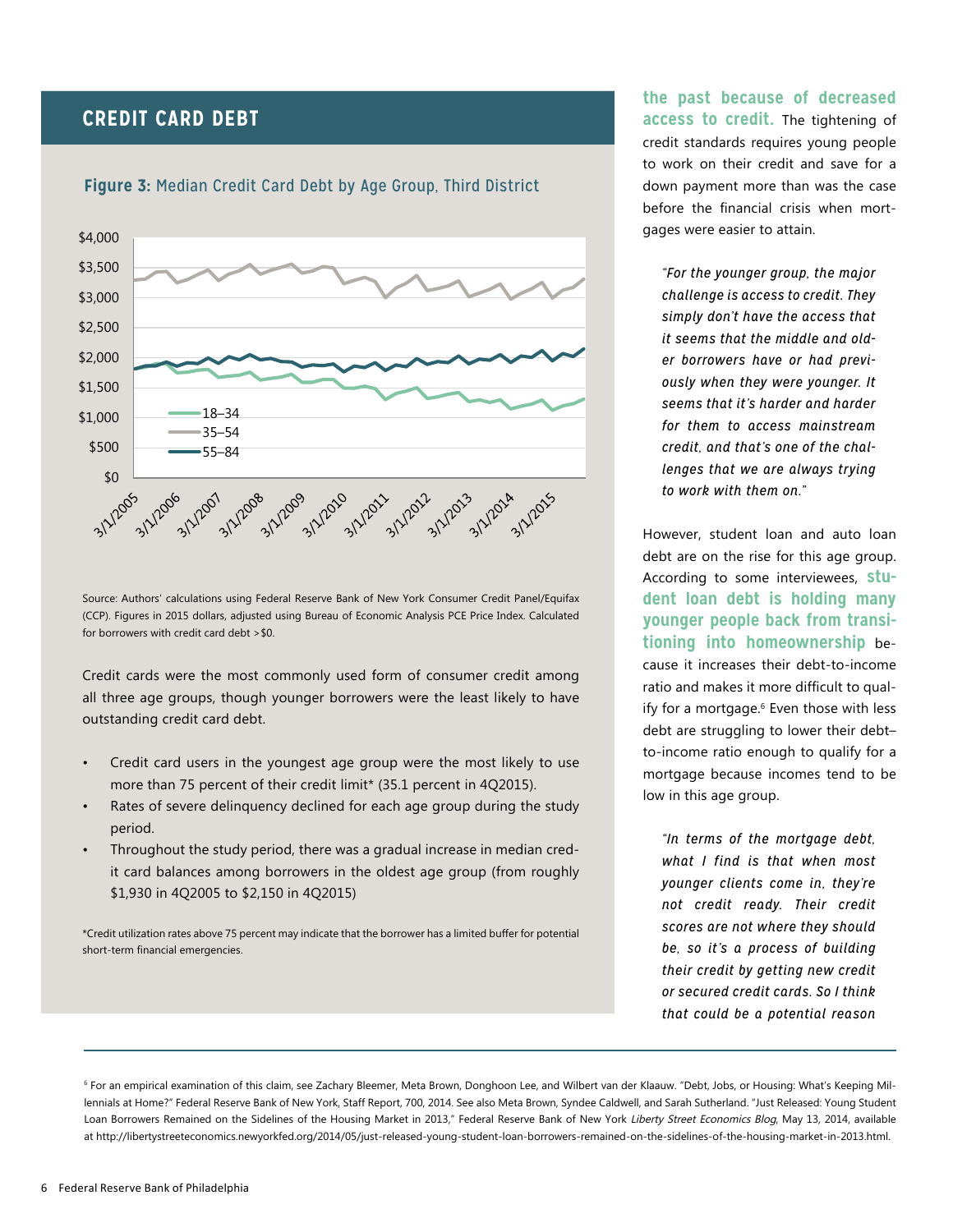*that the mortgage debt is not as high. A lot of them are waiting to get their first mortgage because they're building credit or paying down debt. Also, the student loan payment amount increases their debt-to-income ratio, so it kind of just depends on how much student loan debt they have and what they are actually qualified for in terms of a mortgage loan."*

Several interviewees noted that since the passing of the 2009 Credit Card Accountability, Responsibility, and Disclosure Act (Credit CARD Act), the marketing of credit cards on or near college campuses has become more restricted and much less common.7 Although this may have partially contributed to reduced credit card use among this age group, the CCP data suggest that the downward trend preceded the passage of this legislation. Still, this regulation and the fact that **many in this age group are living with their parents and having expenses covered by their parents** were given as explanations for the observed decrease in credit card debt.  $\frac{ds}{dt}$ 

Percent with Debt

Percent with Severely Delinquent Debt

-4% -2%  $0%$ 2% 4% 6% 8% 10% 12% 14%

 $\overline{\phantom{a}}$   $\overline{\phantom{a}}$ 

*"I have noticed that in past generations, if you were 18 or 21 or 22 and graduated from college, you did not go back home. Now I see more and more young people moving home, and if you're living at home, you don't really need a lot of credit cards."*

#### **Middle-Aged Borrowers**

Figure 4 and Table 3 summarize changes in credit use by middle-aged (35–54 years of age) borrowers during the study period. Although there was growth in the share of borrowers in this age group with student loan and auto debt, overall debt use declined substantially, in part driven by declines in mortgages and revolving credit (HELOCs and credit cards). The following were identified as key consumer credit trends for borrowers in the middle-aged group:

- The likelihood of having any debt declined the most among middle-aged consumers during the study period.
- The share of middle-aged borrowers with severely delin
	- quent debt increased during the study period while remaining steady or declining for

the other two age groups.

• Middle-aged borrowers were the most likely to have severely delinquent home-secured debt (mortgages and HELOCs).

Percent with Debt data, middle-aged borrowers ercent vit<br>greatest financial distress over debt<br>Debt According to the quantitative appeared to experience the the study period, with increases in delinquencies in almost every type of debt. Interviewees explained that **this age group has been the most impacted by unemployment and underemployment resulting from the recession.** Additionally, inflated expectations of future income left many with high

levels of debt.

#### Source: Authors' calculations using Federal Reserve Bank of New York Consumer Credit Panel/Equifax (CCP). Severe delinquency is defined as 90+ DPD, in collections, or classified as severely derogatory. Delinquency rates are calculated as the share of borrowers with at least one severely delinquent account in a given category among all borrowers with debt of the same type. For total debt, the percent with debt series indicates -6% Total Debt Auto Debt Credit Card Debt Mortgage Debt HELOC Debt Student Loan Debt

**Figure 4: Percentage Point Change in Debt Characteristics, 4Q2005–** Middle-Aged Borrowers 4Q2015, Middle–Aged Borrowers

the change in the percentage of consumers who had any debt. For the specific types of debt, the percent with debt series indicates the change in the percentage of borrowers (those with total debt >\$0) who had debt of a specific type.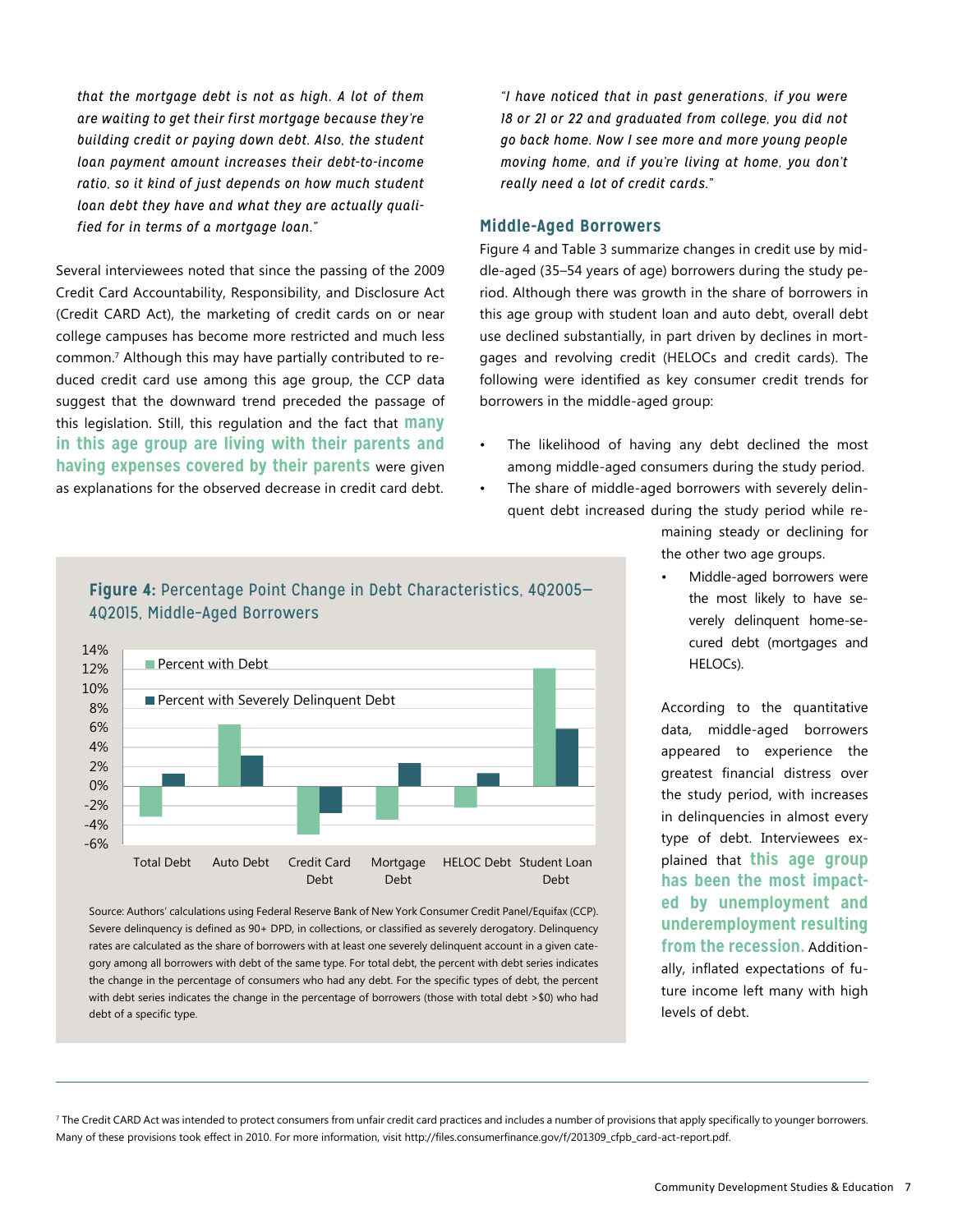#### **Table 3:** Change in Median Debt, Middle-Aged Borrowers

|                               | <b>Total Debt</b> | <b>Auto Debt</b> | <b>Credit Card</b><br><b>Debt</b> | Mortgage Debt | <b>HELOC Debt</b> | <b>Student Loan</b><br><b>Debt</b> |
|-------------------------------|-------------------|------------------|-----------------------------------|---------------|-------------------|------------------------------------|
| Median, 4Q2015                | \$68,975          | \$13,971         | \$3,310                           | \$151,860     | \$35,080          | \$18,429                           |
| Percent change from<br>4Q2005 | $-2$              | $-6$             | $-4$                              | 16            | 10                |                                    |

Source: Authors' calculations using Federal Reserve Bank of New York Consumer Credit Panel/Equifax (CCP). All median debt figures are in 2015 dollars, adjusted using the Bureau of Economic Analysis PCE Price Index. Median debt calculations refer to borrowers with debt >\$0 for each type of debt.

## **TOTAL DEBT**



Source: Authors' calculations using Federal Reserve Bank of New York Consumer Credit Panel/Equifax (CCP). Figures in 2015 dollars, adjusted using Bureau of Economic Analysis PCE Price Index. Calculated for consumers with total debt >\$0.

Throughout the study period, median total debt was highest for middle-aged borrowers, largely because borrowers in this group were the most likely to have mortgage debt.

- Borrowers in the middle-aged category saw a rapid increase in total debt leading up to the foreclosure crisis followed by significant deleveraging starting in 2009. This deleveraging coincided with persistently elevated rates of severe delinquency for this group.
- Median total debt increased gradually but substantially for older borrowers across the study period, from nearly \$13,500 at the end of 2005 to just over \$22,200 at the end of 2015.

*"With the middle-aged population, it seems to be an unemployment or underemployment issue. ... We had so many of them who were unemployed for two years or more, and even though they were applying for low-level or entry-level positions, they were the last to get hired. Then you have to take into account that*  now maybe they finally got in some place, but their income is sometimes cut in half, and the *reduction was just staggering. It made it very difficult for them to get out from under a lot of that stress."*

*"What the middle-aged clients have been saying is that their expectation in terms of their income is not what they thought it would be. So these are people who, in many cases, have taken a mortgage, car loans, credit cards, student loans, and the income* — *the jobs that they're able to get and what they're receiving in terms of pay just aren't sustainable for the quality of life they thought they would be able to have, particularly with people with student loans coming out with a degree but not able to find a position that pays them enough to get by."*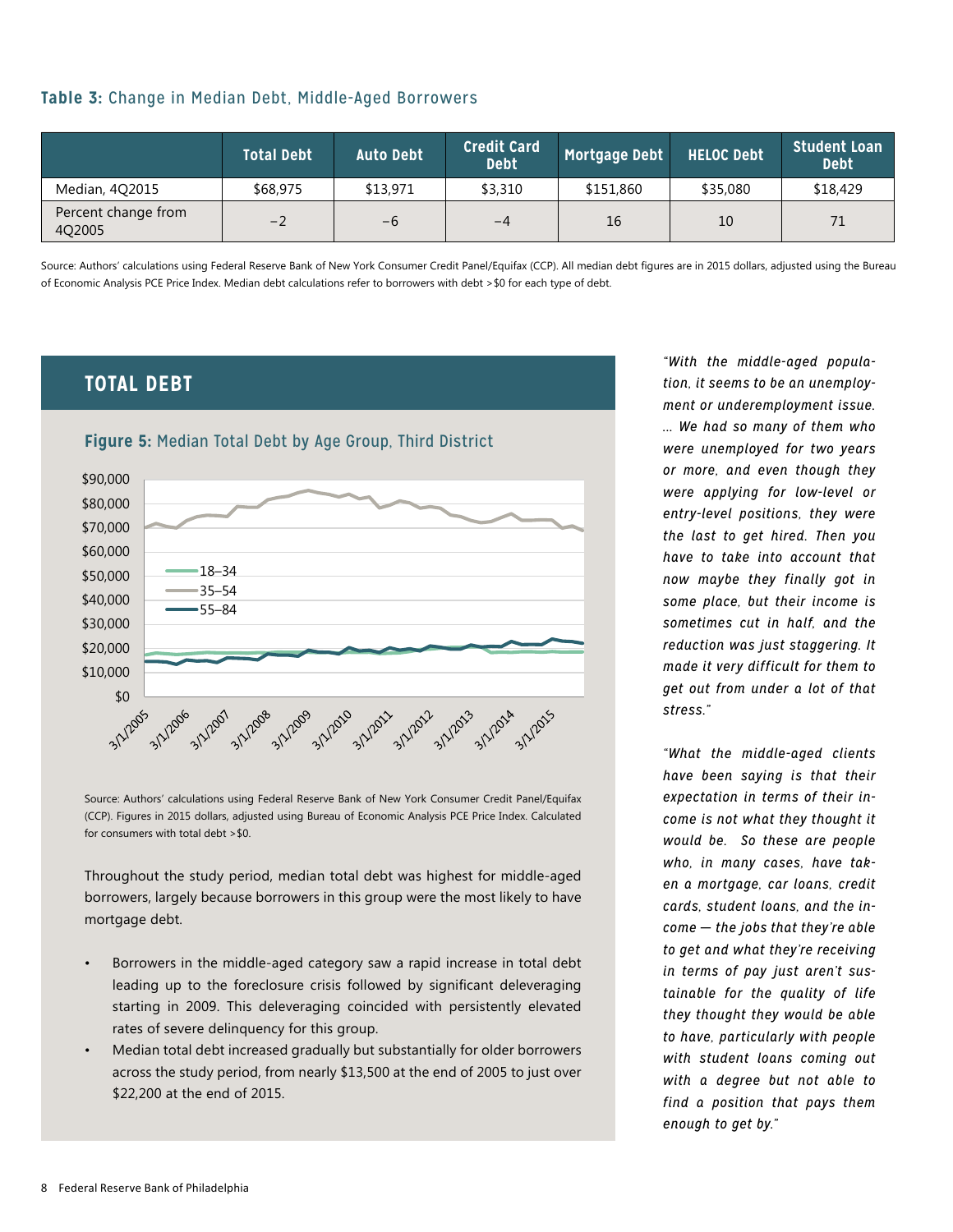Many interviewees explained that **middle-aged borrowers have the responsibility of taking care of family, both children and parents**, which is contributing to the financial distress felt by this age group. Middle-aged borrowers are often burdened by student loan debt for their children while saving for financial goals such as homeownership or retirement. Several interviewees noted, however, that some middle-aged borrowers tend to exhibit an aversion to homeownership after having experienced the recent foreclosure crisis.

*"That particular demographic is stressed for a number of reasons. They are under the impression that they can save for three things* — *college for their children, a home for themselves, and retirement. And all three of those things require a significant amount of savings and financial stress considering the demographic we typically see. And so I think that in terms of the middle-aged person, they're just under a lot of mental stress because of all of the reasons they need to save and the lack of*   $\it ability$  to save."

*the other age groups. They've got a decent amount of income or at some point had a decent amount of income coming in and had sort of planned life for that to continue. And whether it's a medical emergency or job loss or whatever, something will cause the house of cards to come down. And then even when they go back to the income that was planned, recovering from that life event takes so much longer because they've got the car payments, kids, the house, and maybe they've built up other credit accounts. Whereas the younger age group hasn't necessarily bought a house yet; maybe they don't have kids yet. And the older age group has transitioned past some of those expenses."*

Interviewees observed that many middle-aged borrowers are trying to get a fresh start and correct the credit issues from their younger years by working on improving credit scores and becoming debt free. Several interviewees noted, however, that middle-aged borrowers, more so than the other two age groups, demonstrate a mindset of "keeping up with the Joneses," which leads to continuously high credit usage.

#### *"So many people in the middle-aged group have Parent*

*PLUS [Parent Loan for Undergraduate Students] loans,8 and they thought the children would take over the Parent PLUS loans, and they haven't, and so now they're kind of stuck with this debt, or they just find it to be their responsibility to make sure that their*  children go to college."

Other interviewees indicated that **the distress felt by the middle-aged group is caused by unexpected life circumstances such as a medical issue, divorce, or extended leave of absence from work to care for a family member.**

*"That age group is sort of a house of cards more so than* 



## 10% 4Q2005–4Q2015, Older Borrowers 4Q2015, Older Borrowers

**Figure 6:** Percentage Point Change in Debt Characteristics, 4Q2005–

Source: Authors' calculations using Federal Reserve Bank of New York Consumer Credit Panel/Equifax (CCP). Severe delinquency is defined as 90+ DPD, in collections, or classified as severely derogatory. Delinquency rates are calculated as the share of borrowers with at least one severely delinquent account in a given category among all borrowers with debt of the same type. For total debt, the percent with debt series indicates the change in the percentage of consumers who had any debt. For the specific types of debt, the percent with debt series indicates the change in the percentage of borrowers (those with total debt >\$0) who had debt of a specific type.

8 PLUS loans are federal loans that graduate or professional students and parents of dependent undergraduate students can use to help pay for their education. More information is available at https://studentaid.ed.gov/sa/types/loans/plus.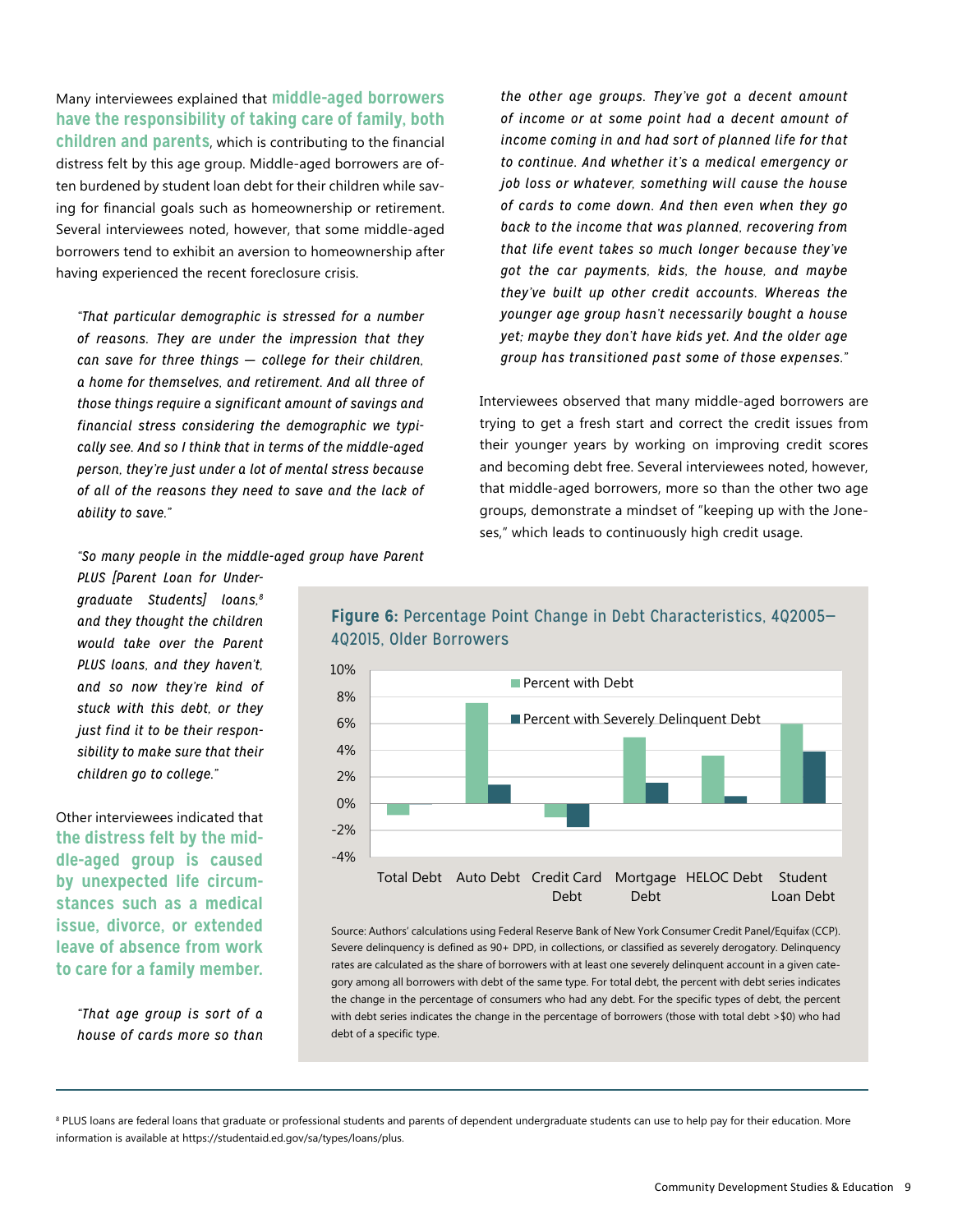#### **Table 4:** Change in Median Debt, Older Borrowers

|                               | <b>Total Debt</b> | <b>Auto Debt</b> | <b>Credit Card</b><br><b>Debt</b> | Mortgage Debt | <b>HELOC Debt</b> | <b>Student Loan</b><br><b>Debt</b> |
|-------------------------------|-------------------|------------------|-----------------------------------|---------------|-------------------|------------------------------------|
| Median, 4Q2015                | \$22,209          | \$12,043         | \$2.149                           | \$105,779     | \$33,824          | \$16,947                           |
| Percent change from<br>402005 | 65                | $-5$             | 11                                | 19            | 23                | 51                                 |

Source: Authors' calculations using Federal Reserve Bank of New York Consumer Credit Panel/Equifax (CCP). All median debt figures are in 2015 dollars, adjusted using the Bureau of Economic Analysis PCE Price Index. Median debt calculations refer to borrowers with debt >\$0 for each type of debt.

## **HELOC DEBT**

## **Figure 7:** Share of Borrowers with Outsanding HELOC Debt by Age **Third District** Company Group, Third District



Source: Authors' calculations using Federal Reserve Bank of New York Consumer Credit Panel/Equifax (CCP). Represents the percent of borrowers (those with total debt >\$0) who had outstanding HELOC debt; excludes those with an open HELOC account but no debt.

While HELOCs were less common overall than other forms of debt examined in this report, they represented about 10.3 percent of aggregate outstanding debt held by borrowers in the older age group in 4Q2015.

- The share of older borrowers with HELOC debt grew during the study period but declined for the younger and middle-aged groups.
- Over half of younger and middle-aged borrowers with HELOCs were using more than 75 percent of their credit limit in 4Q2015.
- Although increasing for middle-aged and older borrowers during the study period, rates of severe delinquency were generally low for HELOC debt, below 2 percent for borrowers in each age group in 4Q2015.

#### **Older Borrowers**

Figure 6 and Table 4 highlight changes in the credit use characteristics of older consumers during the study period. Although the share of older consumers with any debt fell slightly, the likelihood of an active credit user having a given type of debt rose for four of the five debt types described in Figure 6, and the median total debt increased by nearly two-thirds. The following were identified as key consumer credit trends for borrowers in the older age group:

- The share of older borrowers with home-secured debt grew steadily throughout the study period while declining for the other age groups.
- Median mortgage debt increased significantly for older borrowers, from just under \$89,000 in 1Q2005 to nearly \$106,000 in 4Q2015.
- Median balances in revolving accounts increased substantially for older borrowers.

While older borrowers (55–84 years of age) fared better on indicators of financial well-being compared with borrowers in the two younger age groups, the growing share with outstanding mortgage debt could indicate an emerging concern. Moreover, the growth of median balances in revolving accounts such as credit cards and HELOCs differentiates older borrowers from the other two age groups, for which median balances fell or grew more slowly.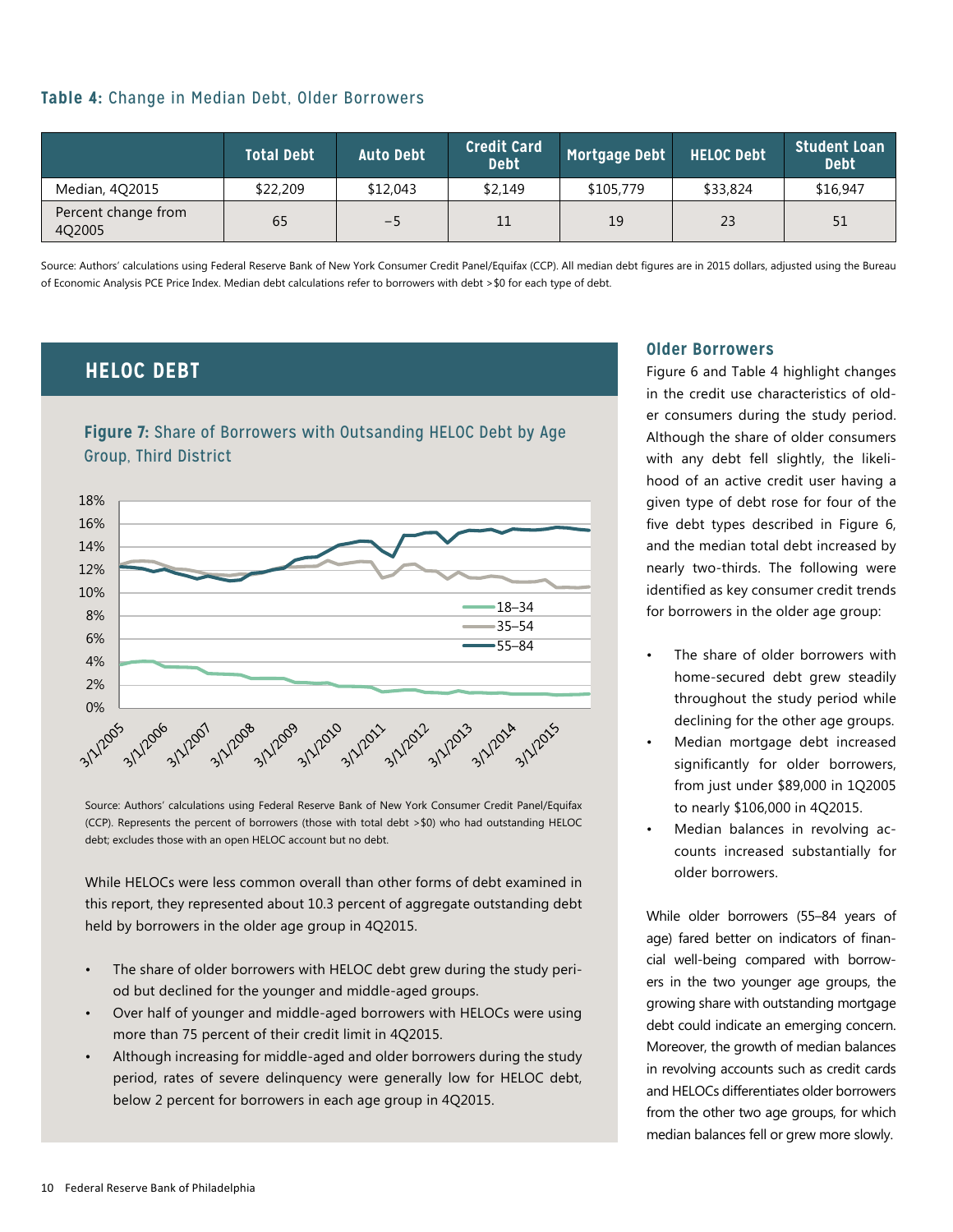Interviewees confirmed these findings from the quantitative data, expressing that **older borrowers typically demonstrate better money management than the younger age groups.** However, many interviewees shared that **seniors are using ment income as it decreases either as a result of retirement or the death of a spouse.** \$18,000

*"A lot of senior citizens are living off*  \$14,000 *credit cards. Their prescription costs are outrageous. And if it comes down*  \$8,000 to getting their prescriptions and *they don't have the cash, they use*  \$4,000 *the credit cards. Or if they use cash*  \$2,000 *for the prescriptions, then at the end*  \$0 *of the month, they can't buy groceries. So they have to put groceries on credit cards. So with the older population, it's more of trying to survive."* www.  $\frac{1}{2}$ 

*"With the older population, my concern is seeing that the cost of living just continues to go up and up and up, but the increase in their Social Security never matches that. It usually, at best, maybe covers the increase in Medicare. And they just are squeezed so tight that they really have no other option but to take out credit cards, get home equity loans, reverse mortgages. They just*  — *they have to do something. My concern as a counselor is for that age group, because usually we can't tell them, oh, can you get a parttime job? It's just not a possibility."*

## **MORTGAGE DEBT**

## Figure 8: Share of Borrowers with Severly Delinquent Mortgage Debt by Age Group, Third District



Source: Authors' calculations using Federal Reserve Bank of New York Consumer Credit Panel/Equifax (CCP). Severe delinquency is defined as 90+ DPD, in collections, or classified as severely derogatory. Delinquency rates are calculated as the share of borrowers with at least one severely delinquent mortgage account among all borrowers with mortgage debt.

As one might expect, the rate of severe mortgage delinquency grew sharply between 2008 and 2010 for each age group and declined somewhat in recent years, still remaining higher than prerecession levels for all three groups.

- The share of older borrowers with mortgage debt increased steadily from 33.1 percent in 1Q2005 to 37.3 percent in 4Q2015.
- Mortgage debt was most common among borrowers in the middle-aged group, for whom the share with outstanding mortgage debt peaked at 59 percent in 3Q2008 and gradually declined to 52 percent by 4Q2015.
- Both younger and middle-aged borrowers had median mortgage debts between \$150,000 and \$160,000 in 4Q2015; the median for older borrowers was roughly \$106,000.

Counselors shared that **many older borrowers are accessing credit through their homes and accumulating debt to cover the cost of home repairs or property taxes** through refinances, reverse mortgages, or HELOCs.

*"Definitely, I see it impacting their well-being because if I look at the budget, a lot of times if they didn't have* 

*that home equity payment or straight-out mortgage payment, then they would be fine. A lot of them say that they had to get it to put a new roof on or sometimes I've even heard, well, I had to pay my property taxes."*

The quantitative data reveal that an increasing share of older credit users had mortgage debt. Interviewees explained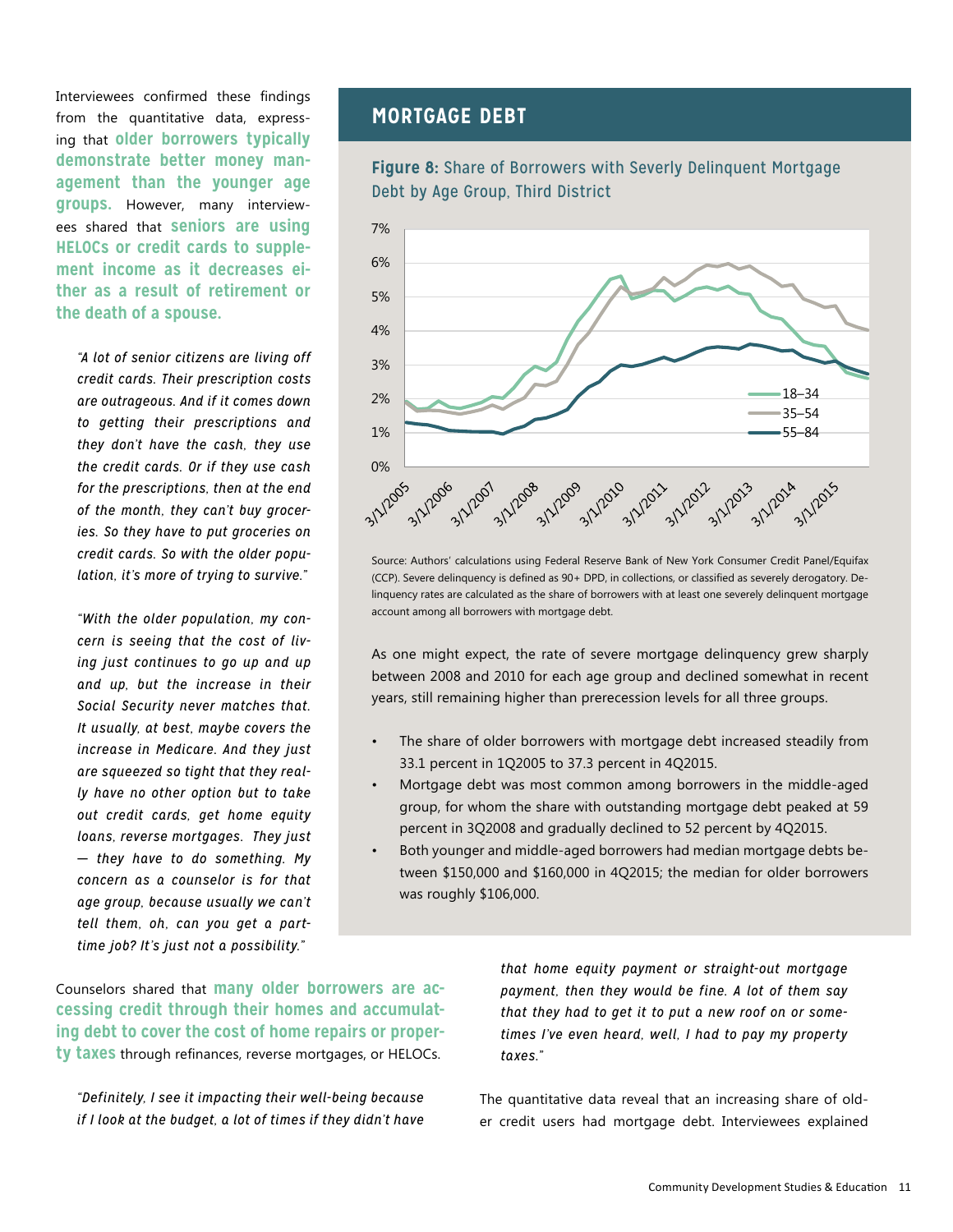that **some seniors refinanced their mortgage several times, resulting in mortgages that are currently under water because of the decreases in home prices during the housing crisis.**

*"One of the trends I see most often in that older age group are people who were able to refinance, refinance, refinance, pay off their debt with their refinance, pay off their debt with a refinance, get a home* 

## **AUTO DEBT**

**Figure 9:** Share of Borrowers with Severly Delinquent Auto Debt<br>. by Age Group, Third District



Source: Authors' calculations using Federal Reserve Bank of New York Consumer Credit Panel/Equifax (CCP). Severe delinquency is defined as 90+ DPD, in collections, or classified as severely derogatory. Delinquency rates are calculated as the share of borrowers with at least one severely delinquent auto debt account among all borrowers with auto debt.

Although steadily increasing from the beginning of the study period through 2010, the percentage of borrowers with severely delinquent auto debt leveled off and declined somewhat from 2011–2014, with a slight uptick leading into 2015.

- Auto and student loan debt are the only types analyzed in this report that increased in prevalence for all three age groups following the recent recession.
- Nearly half of borrowers in the middle-aged group had outstanding auto debt in 4Q2015 compared with 39.3 percent of younger borrowers and 35.4 percent of older borrowers.
- Middle-aged borrowers had a median auto debt of roughly \$14,000 in 4Q2015 compared with about \$12,000 for both younger and older borrowers.

*equity loan, refinance, wrap it around. When I look up their deed record from when they bought their house in 1970 something, they could have bought their house for \$30,000 to \$40,000, and now they owe two hundred and something thousand dollars because every few years, they would do this wrapping, and credit was easy to get, and their credit was good, and there was a lot of flexibility in those credit rules up to their last refi in 2007 or 2006."*

## **ISSUES AFFECTING ALL THREE AGE GROUPS**

#### **Auto Debt**

Interviewees noted that **auto debt and repossessions have become increasingly common for all three age groups.** Interviewees mentioned that compared with other types of credit, underwriting standards seem particularly lax for auto debt.

18–34 *"I think that the younger group*  35–54 *is dealing with a lot of auto debt*  55–84 *because that seems to be the only form of credit they're able to access easily for some reason."*

*"I've been seeing quite a few repossessions lately, and what's going on with that is, that clients are thinking if they voluntarily surrender the vehicle, that they're no longer responsible because they gave it back. And they're not realizing that you signed a promissory note, which means a promise to repay, so no matter if you keep the car, it's working or not, you still are liable for that loan."*

#### **Medical Debt**

Interviewees also said that **medical debt remains a persistent challenge for all three age groups, and many of these accounts end up in collections.**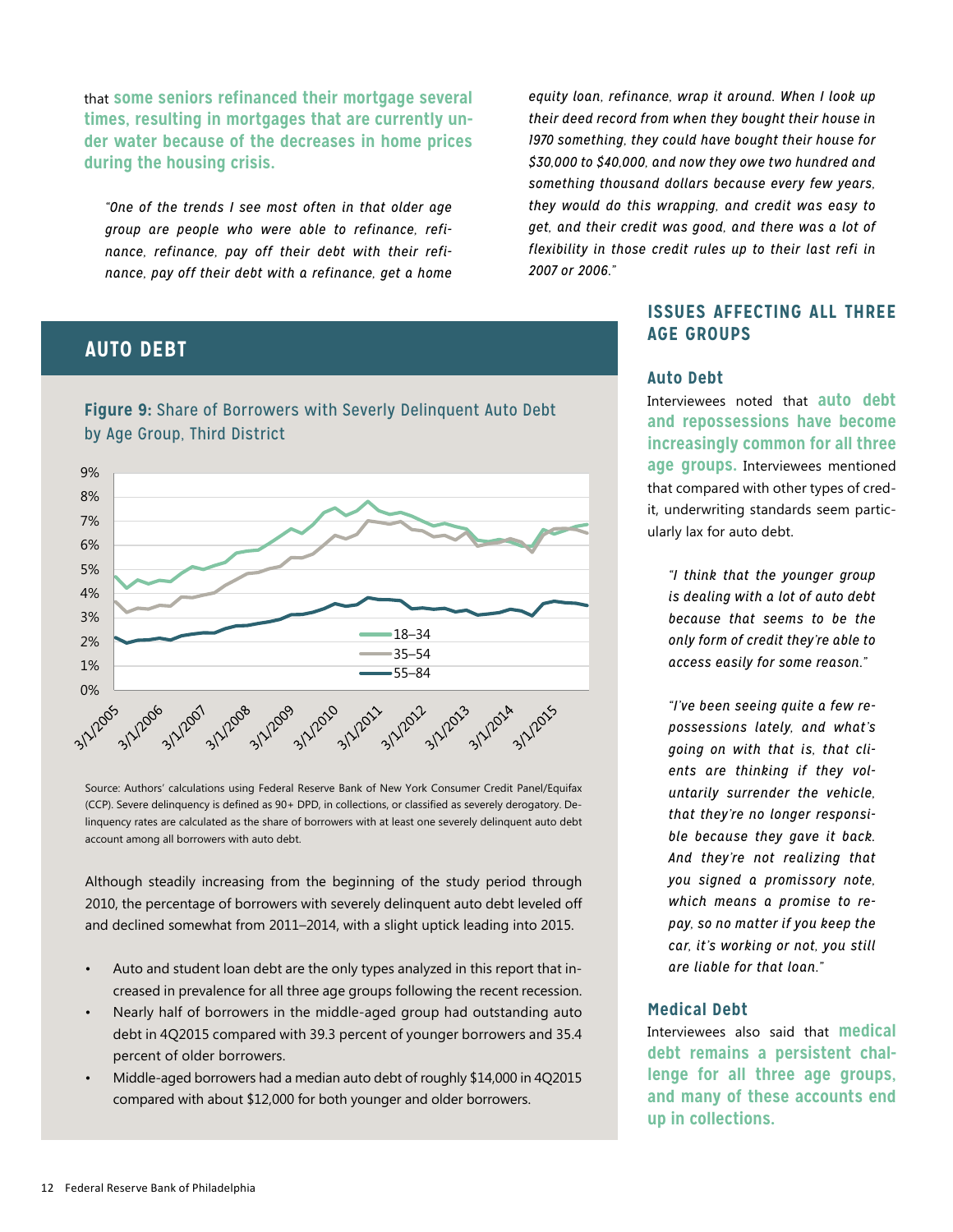*"I do think the medical debt appears to be rising. It could be the cost. It could be the underinsurance or because now everybody's deductibles are rising, and a \$5,000 deductible for a young person, if they were going to have to meet that, is going to be almost \$400 a month; they just don't have it. They don't have \$400 a month to pay for medicines or that type of thing, not with their stagnant wages."*

The CCP data set does not identify the sources of third-party collections, limiting our ability to further examine trends in medical debt in this report. However, the CFPB estimates that medical debts account for roughly half of all collections that appear on credit reports, affecting nearly one-fifth of consumers.9 Other recent research has examined the impact of the Affordable Care Act on the prevalence of medical collections among low- and moderate-income consumers.<sup>10</sup>

#### **CONCLUSION**

Overall, the quantitative and qualitative findings paint a picture of consumer credit use that reflects both common lifecycle experiences and the persistence of broader economic challenges. For example, many themes highlighted in interviews, such as borrowers in the younger age group needing to build credit and learn money management skills, the middle-aged group's increased financial strain from homeownership and caregiving responsibilities, and the older age group's transition to living on retirement income, suggest typical and intuitive shifts in financial needs through each phase of a borrower's life.

However, our findings also point to trends and challenges that appear to have been exacerbated by the economic tumult of the past decade. The middle-aged group in particular was seen as bearing the brunt of the foreclosure crisis and slow economic recovery, as reflected in the quantitative data by a growth in severe delinquencies and a broader pattern of deleveraging. Interviewees described this age group as facing diminished earnings paired with the growing financial pressures that accompany this phase of the lifecycle. For younger borrowers, declining access to mortgage and revolving credit has been partially offset by growth in student loan debt as college enrollment rates increased and many responded to a weak labor market by staying in or returning to school. Among older borrowers, interviewees interpreted growing levels of housing-secured and revolving debt as indicating the insufficiency of retirement incomes for covering ongoing living expenses. Across the three age groups, the quantitative analysis revealed that although there has been a recent decline in rates of financial distress, credit use and delinquency trends have not returned to levels observed before the financial crisis.

Our analysis highlights these and other potential considerations for researchers, policymakers, and practitioners concerned with household financial stability. Insights from housing and credit counselors alongside hard numbers from the consumer credit data provide a complex and dynamic overview of consumer debt as shaped by lifecycle factors, regulatory policy, and the broader economic context.

9 "Consumer Credit Reports: A Study of Medical and Non-medical Collections," Consumer Financial Protection Bureau, December 2014, available at http://files.consumerfinance.gov/f/201412\_cfpb\_reports\_consumer-credit-medical-and-non-medical-collections.pdf.

<sup>10</sup> Luojia Hu, Robert Kaestner, Bhashkar Mazumder, Sarah Miller, and Ashley Wong. "The Effect of the Patient Protection and Affordable Care Act Medicaid Expansions on Financial Well-Being," National Bureau of Economic Research, Working Paper 22170, April 2016, available at www.nber.org/papers/w22170.pdf?sy=170.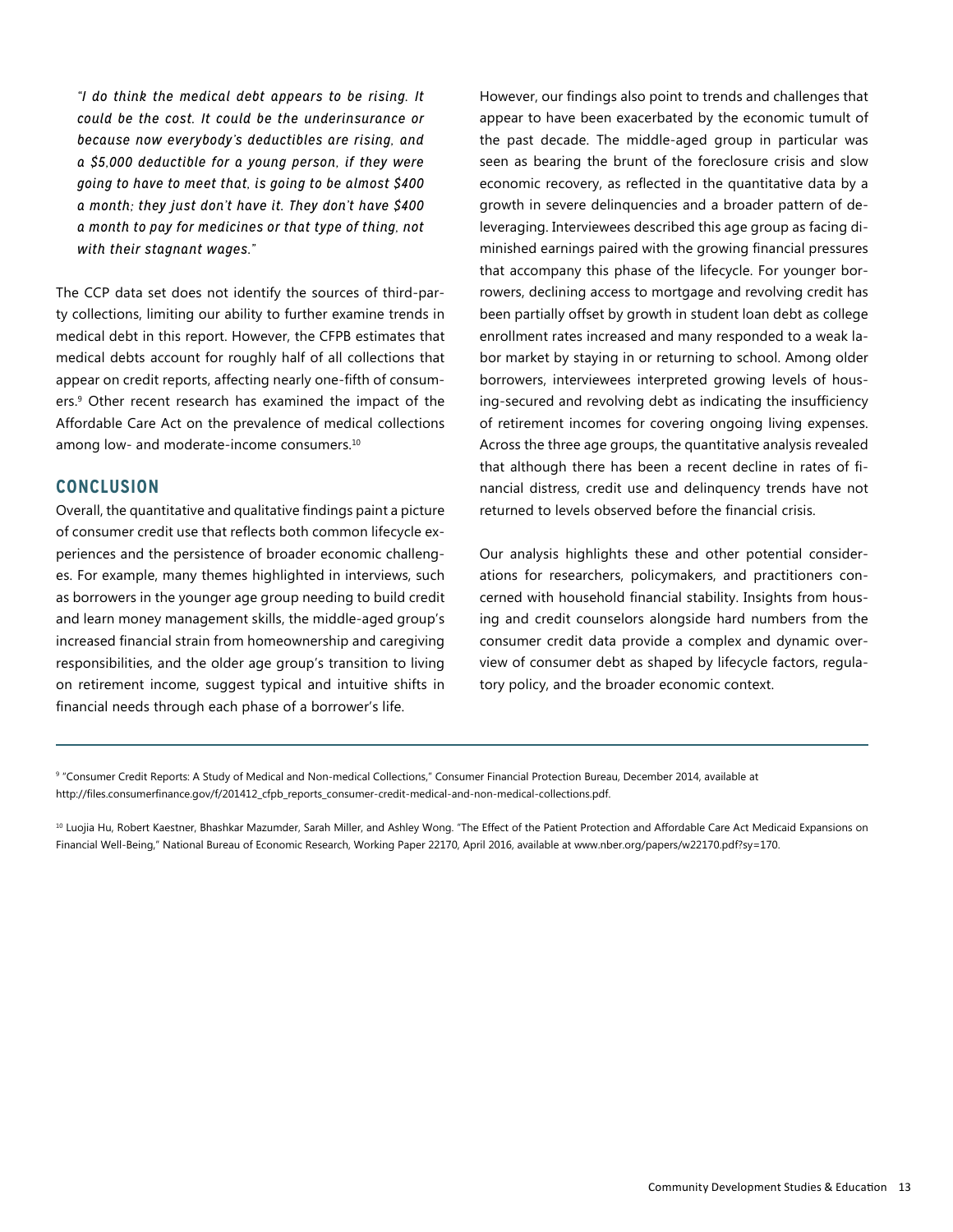#### **Quantitative Analysis**

As noted previously, the CCP is an anonymous, nationally representative sample (5 percent) of U.S. residents with both a Social Security number and a credit report. The data set is an unbalanced panel, meaning that randomly selected consumers are added to the data set when they meet the entrance criteria. Others disappear after they die or because their credit bureau files no longer contain sufficient information. In total, the CCP includes information on roughly 12 million consumers. Data from the CCP are updated quarterly.<sup>11</sup>

The CCP does not include information on consumers' income or racial or ethnic background but does include birth year, allowing for categorization by age group. The analysis included in this report aggregates consumers into three age groups to examine variation in consumer credit use. The three groups were defined as follows:

- Younger borrowers: 18–34 years old
- Middle-aged borrowers: 35–54 years old
- Older borrowers: 55–84 years old

Consumers younger than 18 years or older than 84 years were excluded from the analysis. It is important to note that in each year of the study period, some portion of consumers in the younger two age groups aged into an older category, and some members of the older age group aged out of the study sample. Additionally, the CCP data set includes the census tract, county, and state for each consumer's address included in his or her credit file, $12$  enabling us to identify consumers in each age group residing in the Third District. The study period used in the quantitative analysis ranges from 1Q2005 to 4Q2015, which was the most recent quarter available at the time of analysis.

The following describes the basic statistics examined in the quantitative analysis presented earlier:

- Median debt: This calculation includes only borrowers with debt >\$0, whether in total (for median total debt) or for a specific type of debt (e.g., for median auto debt).
- Percent with any debt ("Total debt" in Figures 1, 4, and 6): This represents the percent of consumers with any outstanding debt, referred to as "borrowers" in this report.
- Percent with a specific type of debt: This represents the percent of borrowers (those with total debt >\$0) who had debt of a specific type. For revolving accounts, this only considers consumers with outstanding balances; some with open revolving accounts may not actively use them and are therefore not considered to have debt of that type.
- Percent with severely delinquent debt: This calculation reflects the share of borrowers with debt of a specific type who had at least one severely delinquent (90+ DPD, in collections, or classified as severely derogatory) account of that type. This may include accounts that lenders have closed and charged off the associated balance because they no longer expect repayment. Many sources of delinquency rates on consumer loans report a charged-off account in the period when it occurs but not thereafter. To the extent that lenders continue to report these accounts to Equifax, they will be reflected in these figures. The methods used to calculate these statistics may vary from those used by other researchers and analysts. Specifically, the focus on individual consumers as the unit of analysis may highlight different trends than might be identified using other approaches (e.g., focusing on aggregate debt amounts). Accordingly, figures presented throughout this report may differ from those reported elsewhere. It is worth noting that the Bankruptcy Abuse Prevention and Consumer Protection Act of 2005<sup>13</sup> came into effect

<sup>11</sup> For an in-depth explanation of how the CCP was constructed, see Donghoon Lee and Wilbert van der Klaauw. "An Introduction to the FRBNY Consumer Credit Panel," Federal Reserve Bank of New York, Staff Report 479, 2010, available at www.newyorkfed.org/medialibrary/media/research/staff\_reports/sr479.pdf.

12 CCP data do not include consumers' exact addresses.

<sup>13</sup> For more information, see Kenneth J. Benton. "Banks and the 2005 Bankruptcy Abuse Prevention and Consumer Protection Act," Federal Reserve Bank of Philadelphia, Compliance Corner, Fourth Quarter 2005, available at www.philadelphiafed.org/bank-resources/publications/compliance-corner/2005/fourth-quarter/q4cc1\_05.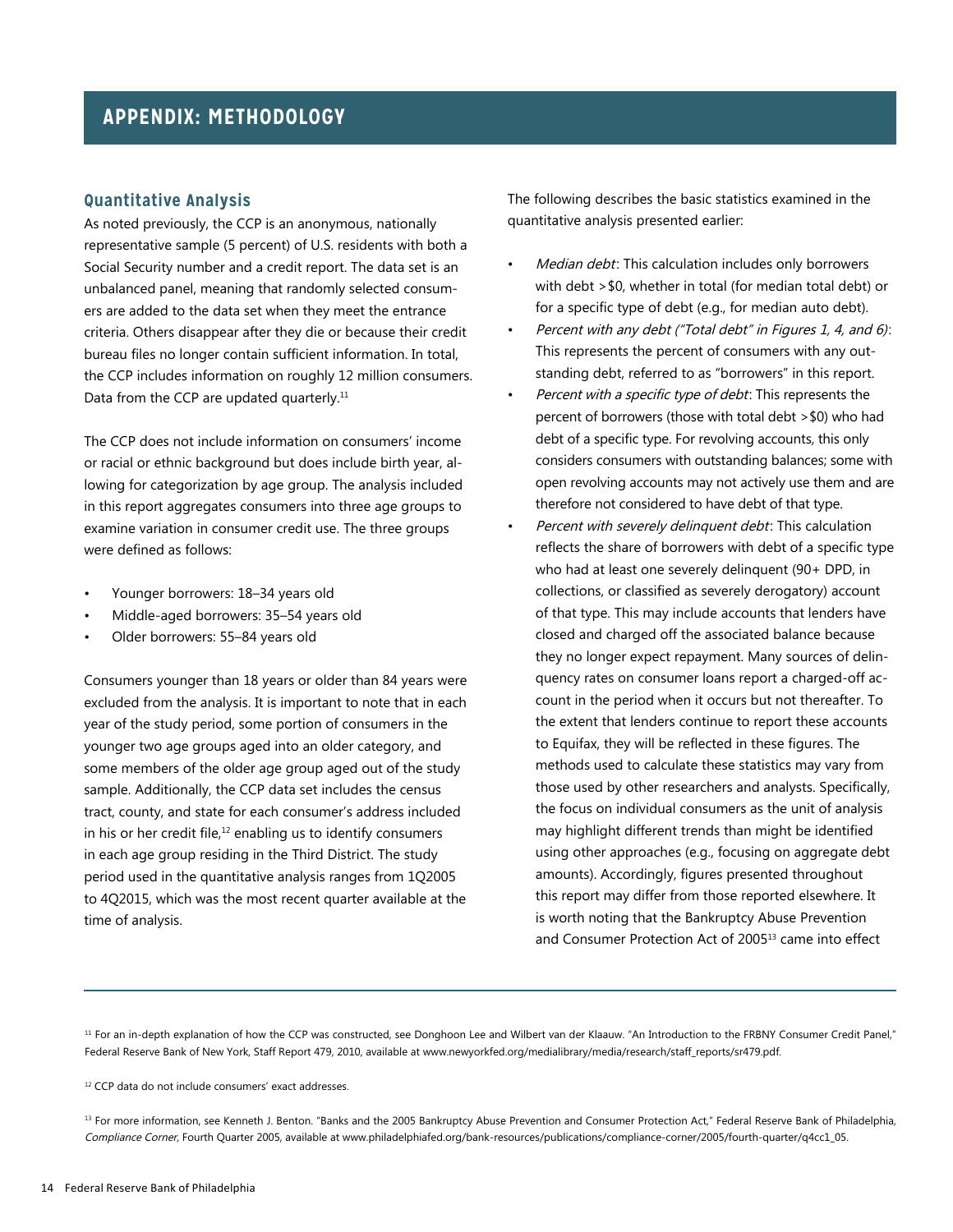during the study period. By making it more difficult to discharge delinquent debt by filing for bankruptcy, this legislation may have caused an increase in severely delinquent accounts during the early quarters of the study period.

• Percent of borrowers with balances that exceed 75 percent of their total credit limit: This statistic refers to borrowers with outstanding revolving debt (credit card or HELOC). It reflects the share of borrowers with a specific type of revolving debt whose total outstanding debt exceeds 75 percent of their total credit limit, which may represent the sum of balances and limits across multiple accounts (e.g., if the borrower has multiple credit cards). This measure excludes borrowers for whom outstanding debt exceeded 10 times their total credit limit.

#### **Qualitative Analysis**

To gain insights into the trends revealed in the consumer credit data, the CDS&E Department contacted housing and credit counselors representative of the Third Federal Reserve District to reflect on the findings of the preliminary quantitative analysis. Drawing first from a department database, contacts who currently serve as housing or credit counselors were invited to participate as interviewees. Additionally, credit counseling agencies not captured in the database but known to be serving clients in Pennsylvania, New Jersey, or Delaware were contacted and invited to participate. Thirteen one-onone and small-group interviews were conducted throughout the course of this project; in total, the perspectives of 19 interviewees are included in this analysis.<sup>14</sup>

Telephone interviews were recorded, transcribed verbatim, checked for accuracy, and entered into MaxQDA qualitative data analysis software. Using the software, interviews were coded to identify themes. A priori codes were developed to correspond to interview question topics. Additional codes were developed after the initial transcripts were reviewed, and these were used to categorize comments regarding specific events or transactions, financial stresses, types of debt, and behaviors and attributes of clients. This process allowed for the analysis and synthesis of large amounts of qualitative data that otherwise would have been difficult to manage.

Five of the 13 interviews were coded independently by both members of the study team and checked for intercoder reliability using the percent agreement statistic, which ranged from 0.78 to 0.86 for each interview. After the intercoder agreement was reviewed, code memos were further developed to ensure that coding was done objectively by clarifying operational definitions. This rigorous and collaborative qualitative approach allowed the analysis to move beyond anecdotal insights.

<sup>14</sup> The full interview guide is available in the online appendix at www.philadelphiafed.org/community-development/publications/beyond-the-numbers.